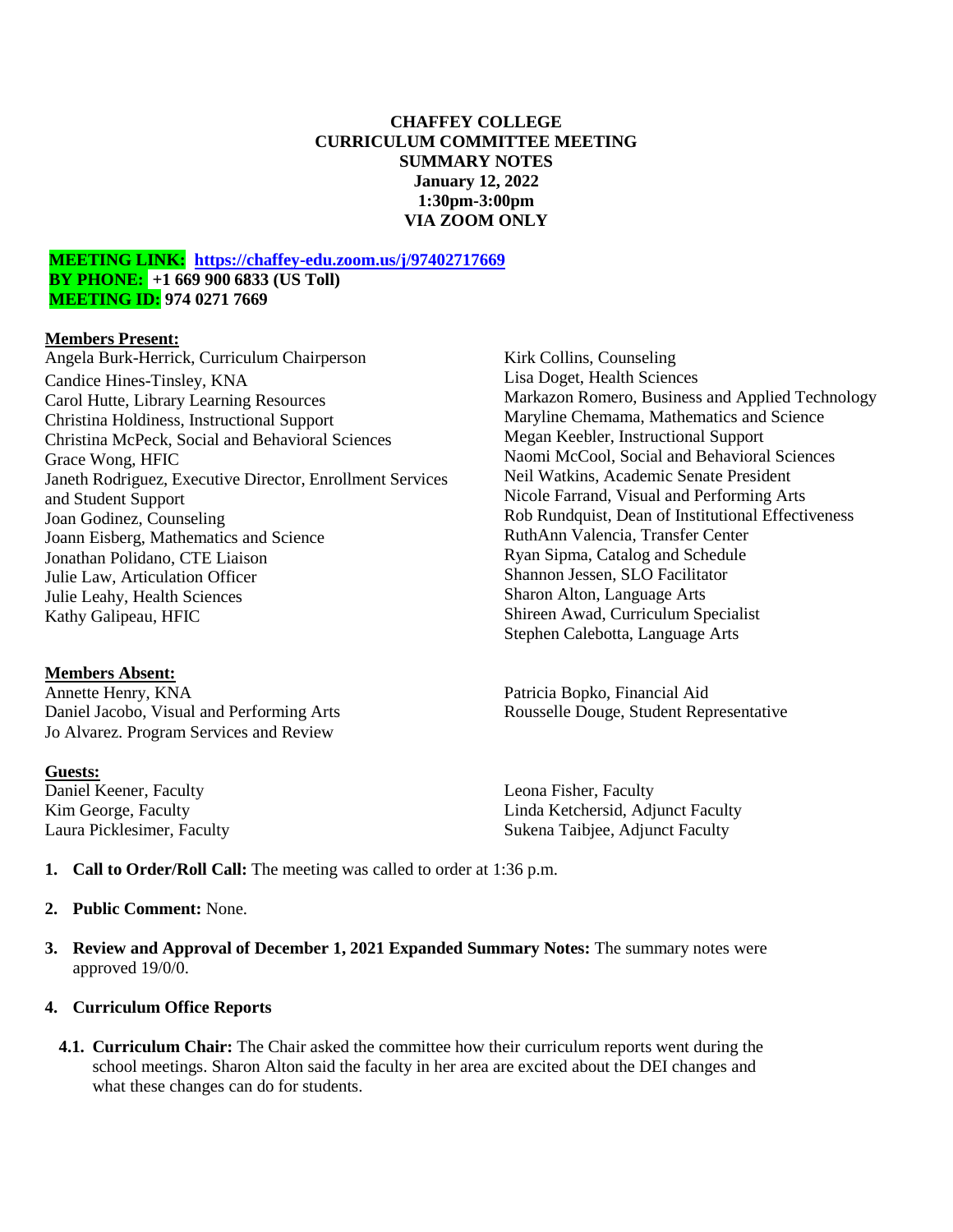- **4.2. Curriculum Specialist:** The Specialist shared the [Curriculum FAQ](https://docs.google.com/document/d/12LR7NgUUk_wU71rg5Xbo1RN5ZvlBbZJvFYvPDmLP8Oc/edit?usp=sharing) and asked the members to let her know if they have any questions to add or if they have been asked any questions that can be added.
- **4.3. Catalog and Schedule Coordinator:** The Catalog Coordinator reported that a catalog addendum was released prior to the winter break. He showed the committee where to find the addendum on the website. He shared that the Business Administration 2.0 AS-T, two AMT courses, C-ID numbers for all C-ID courses, and the new mission statement were added.
- **4.4. Articulation Officer (AO):** The AO reported that December 17, 2021 was the deadline to submit courses for GE approval for CSUGE and IGETC. Thirty-three proposals have been submitted for various courses for GE approval. The college should be notified of the decisions by mid-march or early April. As soon as those results come in, a full list of approvals will be presented to the group.

During the spring term, the AO will continue to increase C-ID courses as well as AAMs (articulation agreements by majors). If any department has questions or concerns about either C-IDs or AAMs with the local 4-years, please feel free to reach out to the articulation officer.

- **4.5. Chief Instructional Officer (CIO)/Designee of CIO:** Dean Rundquist shared that the college is part of a transformational project known as the Transfer GPS Project. Partners in this work include CSUSB, San Bernardino Valley College, and the Gardner Institute (GIA). GIA will work with the three colleges to perform objective analytics on three to ten programs from each college. The analytics will yield results on any potential barriers for students. Dean Rundquist would like the committee to be involved in this work. The Curriculum Team will present more on the topic at the next meeting.
- **5. Consent Agenda:** The consent agenda was approved 21/0/0.
- **5.1.** BIOL-30 is a duplicate/equated course of HS-30. As a result of the deactivation of BIOL-30 (see 6.2.), the Curriculum Office will remove BIOL-30 from:
	- 1. BIOL-424 (Remove as Advisory)
	- 2. BIOL-424L (Remove as Advisory)
	- 3. Emergency Medical Provider Certificate of Achievement (Remove the "or BIOL-30" option).
	- 4. Home Health Aide Certificate of Career Preparation (Remove the "or BIOL-30" option).

\*Note: Both programs went through a modification in 2021 to add "HS-30 or BIOL-30" knowing that BIOL-30 would eventually be deactivated.

## **6. Curriculum Proposals:**

#### **6.1. PACKAGES:**

## **CYBERSECURITY PACKAGE**

**New Programs:** *The Chair shared that the revisions requested by the Committee have been made by the faculty.*

| <b>Cloud Analyst</b>   | Certificate of Achievement | Approval: 21/0/0   |
|------------------------|----------------------------|--------------------|
| <b>Cloud Security</b>  | AS                         | Approval: $21/0/0$ |
| <b>Cloud Solutions</b> | AS                         | Approval: $21/0/0$ |
| Architecture           |                            |                    |

## **MUSIC PACKAGE**

**New Courses w/ DE:**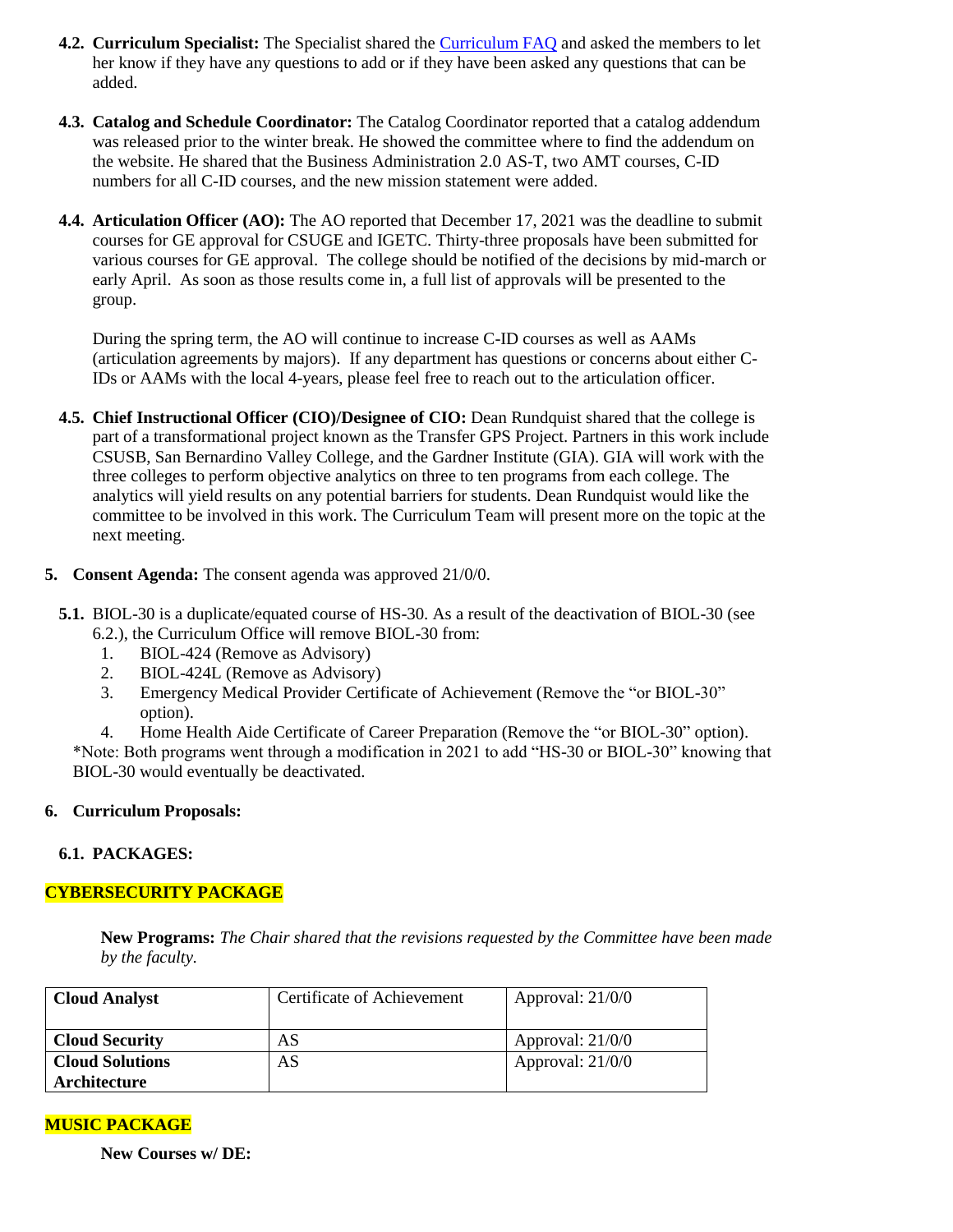| <b>MUSIC-20</b> | Studio Experience<br>The committee discussed the access of<br>resources required for this course. The<br>Coordinator for Music shared that the Dean<br>and the department are aware of the access<br>issues associated with Pro-Tools. The digital<br>lab, however, has created access for many<br>students and students are not required to buy<br>software. | Approval: 21/0/0   | <b>Distance Education</b><br>Approval Hybrid/Online:<br>21/0/0 |
|-----------------|---------------------------------------------------------------------------------------------------------------------------------------------------------------------------------------------------------------------------------------------------------------------------------------------------------------------------------------------------------------|--------------------|----------------------------------------------------------------|
| MUSIC-23        | Hip-Hop<br>The description could be expanded to<br>showcase the richness of the course. The<br>Coordinator for Music mentioned that when a<br>discipline expert is hired, she hopes this<br>course will be modified to incorporate this<br>richness.                                                                                                          | Approval: $21/0/0$ | <b>Distance Education</b><br>Approval Hybrid/Online:<br>21/0/0 |

## **Program Modifications:**

| <b>Music</b><br>'ommercial | $\cdot$ .<br>$\overline{1}$ | V/V<br>. |
|----------------------------|-----------------------------|----------|
|                            |                             |          |

# **REAL ESTATE PACKAGE**

# **New Programs:**

| <b>Real Estate Property</b> | AS                              | Approval: 21/0/0 |
|-----------------------------|---------------------------------|------------------|
| <b>Management</b>           | Joann and Christina             |                  |
|                             | commended the faculty on        |                  |
|                             | incorporating ethics in their   |                  |
|                             | objectives. The committee       |                  |
|                             | discussed if the faculty could  |                  |
|                             | include a sociology course in   |                  |
|                             | the academic map to fulfill the |                  |
|                             | ethics objective in the         |                  |
|                             | program.                        |                  |
| <b>Real Estate Property</b> | Certificate of Achievement      | Approval: 21/0/0 |
| <b>Management</b>           | Christina asked about the       |                  |
|                             | differences between the AS      |                  |
|                             | and Certificate. The            |                  |
|                             | differences between CTE         |                  |
|                             | degrees and certificates will   |                  |
|                             | be studied for many of the      |                  |
|                             | CTE programs that have          |                  |
|                             | similar associate and           |                  |
|                             | certificate programs. The       |                  |
|                             | Chair mentioned that this will  |                  |
|                             | be examined in the GIA          |                  |
|                             | project Dean Rundquist          |                  |
|                             | mentioned in his report. The    |                  |
|                             | <b>CTE</b> Liaison feels this   |                  |
|                             | conversation needs to happen    |                  |
|                             | amongst the different           |                  |
|                             | disciplines since the reasons   |                  |
|                             | for offering both options vary. |                  |
|                             |                                 |                  |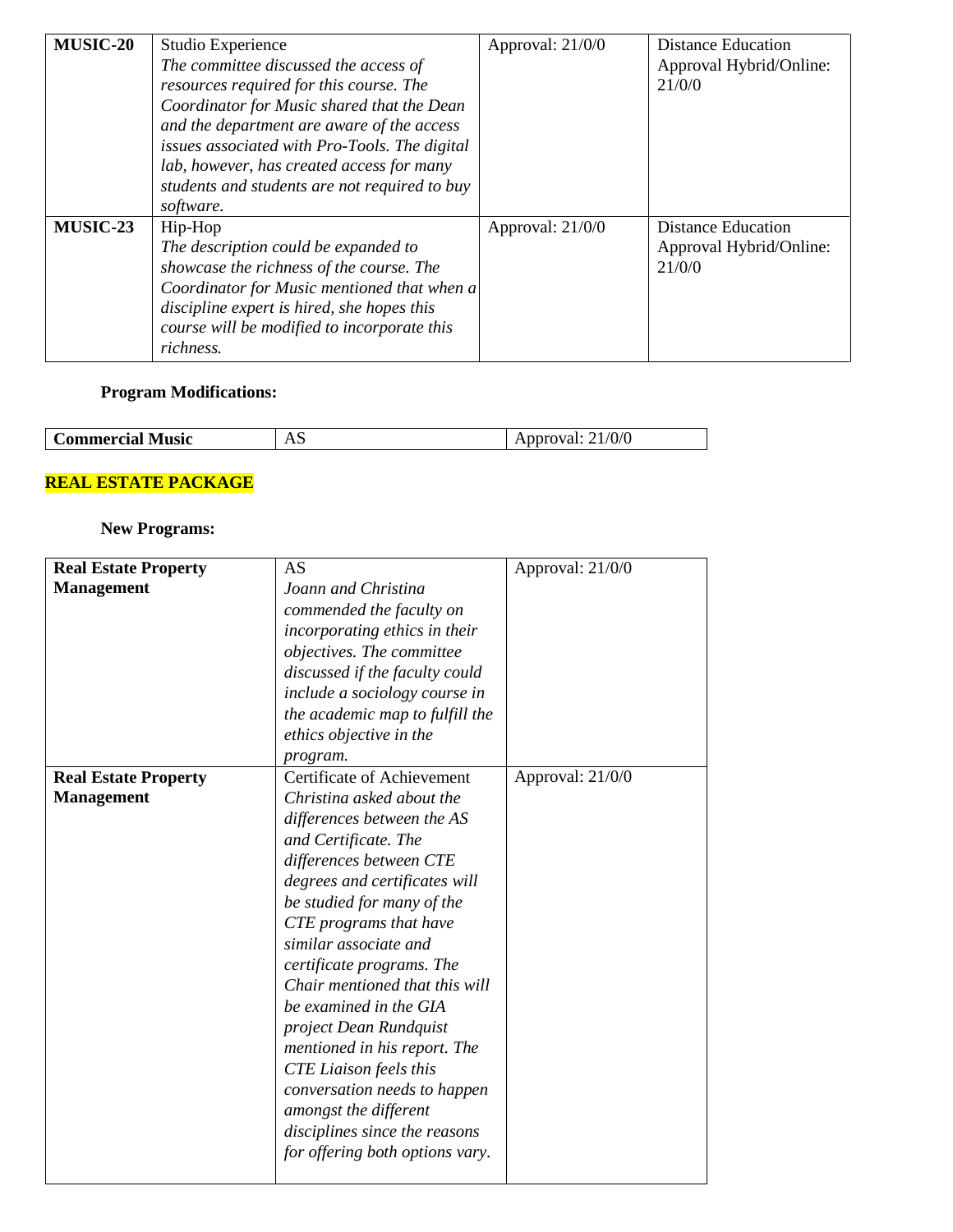| A member suggested a way to<br>distinguish similar CTE<br>degrees and certificates in<br>student-facing documents.                       |  |
|------------------------------------------------------------------------------------------------------------------------------------------|--|
| The committee has a desire to<br>use student focus groups and<br>Naomi offered students from<br>her research methods class to<br>assist. |  |

## **6.2. NONPACKAGES**

### **New Courses w/ DE:**

| $HS-20$ | Success in Nursing School and Health<br><b>Sciences</b><br>Under objective #6, there is a minor typo<br>that will be fixed. | Approval: $21/0/0$ | <b>Distance Education</b><br>Approval Hybrid/Online:<br>21/0/0 |
|---------|-----------------------------------------------------------------------------------------------------------------------------|--------------------|----------------------------------------------------------------|
|---------|-----------------------------------------------------------------------------------------------------------------------------|--------------------|----------------------------------------------------------------|

### **Course Deactivations:**

### **Course Modifications w/ DE:**

| <b>ENGL-1A</b> | Composition                               | Approval: | <b>Distance Education</b> |
|----------------|-------------------------------------------|-----------|---------------------------|
|                | The committee commended the faculty on    |           | Approval Hybrid/Online:   |
|                | their hard work on this COR and their     |           |                           |
|                | inclusion of DEI throughout the COR.      |           |                           |
|                | Sharon Alton commended the English        |           |                           |
|                | team for a great job, and also thanked    |           |                           |
|                | the Chair and Specialist for their guides |           |                           |
|                | that helped the English faculty in their  |           |                           |
|                | work. She believes these guides will lead |           |                           |
|                | to institutional change.                  |           |                           |
| <b>SOC-70</b>  | <b>Social Problems</b>                    | Approval: | <b>Distance Education</b> |
|                |                                           |           | Approval Hybrid/Online:   |

- **7. Discussion Items:** None.
- **8. Next Agenda Forecast:** A formation of a workgroup for similar CTE AS and Certificate programs.
- **9. Floor Items:** None.
- **10. Adjournment:** The meeting was adjourned at 2:57 p.m.